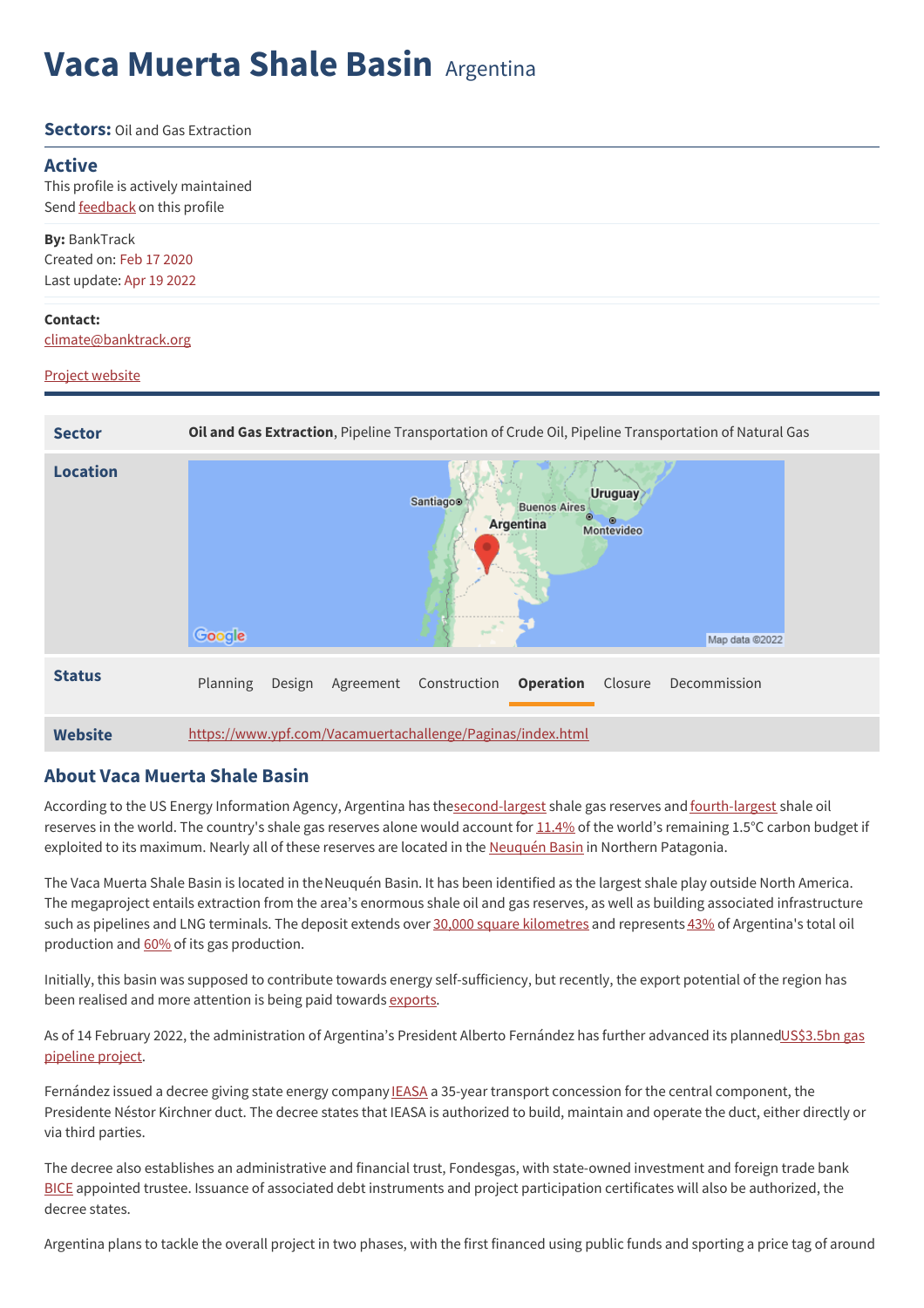US\$1.6bn.

A central purpose of the pipeline and its ancillary elements is easing awinter dispatch [bottleneck](https://www.oxfordenergy.org/wpcms/wp-content/uploads/2021/05/Will-Argentina-Become-a-Relevant-Gas-Exporter-NG167.pdf) at the Vaca [Muerta](https://www.bnamericas.com/en/project-profile/vaca-muerta-formation) shale play in the Neuquina basin and, in turn, supporting output growth so that costly imports can be substituted with cheaper domestic production.

## **Latest developments**

**[Activity](javascript:void(0)) levels in Vaca Muerta keep rising** Mar 10 2022

**[Argentina](javascript:void(0)) seeks bids to build first phase of Vaca Muerta gas pipeline** Feb 24 2022

# **Why this profile?**

The Vaca Muerta fracking megaproject poses grave risks to the world's climate as well as to indigenous [communities.](https://tbinternet.ohchr.org/_layouts/15/treatybodyexternal/Download.aspx?symbolno=E/C.12/ARG/CO/4&Lang=en) TheUN Economic and Social Council recommends against fracking in Vaca Muerta in order to align with the Paris Agreement as well as to preserve the economic and social rights of future generations. The [megaproject](https://www.theguardian.com/environment/2019/oct/14/indigenous-mapuche-argentina-fracking-communities) threatens the rights of the Mapuche indigenous community, who oppose the fracking activities on their land.

## **What must happen**

Banks should avoid financing new oil and gas extraction projects in the Vaca Muerta Shale Basin, and phase out their support for existing fossil fuel projects in the area. Banks should also demand that the companies they finance refrain, or withdraw, from involvement in Vaca Muerta. In general, banks should phase out their support for fossil fuel companies on a timeline consistent with what is necessary to meet the Paris targets.

# **Impacts**

# **Social and human rights impacts**

**Indigenous rights** Indigenous communities living on the land are heavily opposed to the fracking activities taking place. They have not been asked for, and thus have not given, their free, prior and [informed](http://www.batimes.com.ar/news/economy/vaca-muerta-the-risky-bet-on-argentinas-fracking-industry.phtml) consent for the activities taking place on their lands. According to The Guardian, The Mapuche's [cultural](https://www.theguardian.com/environment/2019/oct/14/indigenous-mapuche-argentina-fracking-communities) identity is being denied with the purpose of refusing community legal rights. Already at this stage of development, their ancestral lands are [irreversibly](https://www.batimes.com.ar/news/economy/vaca-muerta-the-risky-bet-on-argentinas-fracking-industry.phtml) damaged: water and air have been contaminated, plants have dried up, and new diseases have appeared.

*Intentional fire* When Chevron started its operations in Vaca Muerta in 2013, it started fracking in the Loma Campana, an oil field of which the ownership was in dispute. In 2015, the government recognised that part of the land belongs to the Mapuche community. A [spokeswoman](https://www.theguardian.com/environment/2019/oct/14/indigenous-mapuche-argentina-fracking-communities) for the Mapuche community explained how the oil companies entered the land without their permission in 2013. At that time, the indigenous community built an observation facility to keep track of the activities of oil and gas companies on their lands. A few months after building it, the facility was [burned](http://youtu.be/pGqi09JivkM) down in an intentional fire.

Public health In 2018, the Mapuche filed a [lawsuit](https://www.batimes.com.ar/news/economy/mapuche-group-files-lawsuit-against-multinationals-over-pollution-from-vaca-muerta.phtml) against ExxonMobil, Total and Pan American Energy, accusing the companies of dumping toxic waste too [close](https://lab.org.uk/argentina-toxic-waste-from-fracking-in-patagonia/) to the town of Añelo, indigenous lands and the region's principal river. The toxic waste is not being treated according to laws and therefore threatens human health. It contains high levels of hazardous elements that [pose](https://lab.org.uk/argentina-toxic-waste-from-fracking-in-patagonia/) risks to reproduction and inhalation.

**Workers safety** In March 2019, a strike was called after th[edeath](https://af.reuters.com/article/energyOilNews/idAFL1N2160SA) of a worker in one accident and another that caused three [injuries](http://af.reuters.com/article/energyOilNews/idAFL1N2160SA) in Vaca Muerta.

### **Local disruptions**

- *Prices* The food and housing [prices](http://www.boell.de/sites/default/files/megaproject.pdf) in the Vaca Muerta region are tied to oil and gas workers' salaries, even though they only make up a minority of the population.
- *Urban growth* A so-called ['gold-rush'](https://www.boell.de/sites/default/files/megaproject.pdf) effect caused urban growth and unmanaged migration into the Vaca Muerta region. The population of Añelo city grew from 2,500 to more than 6,000 people in less than three years. Families with little resources end up on the outskirts of towns.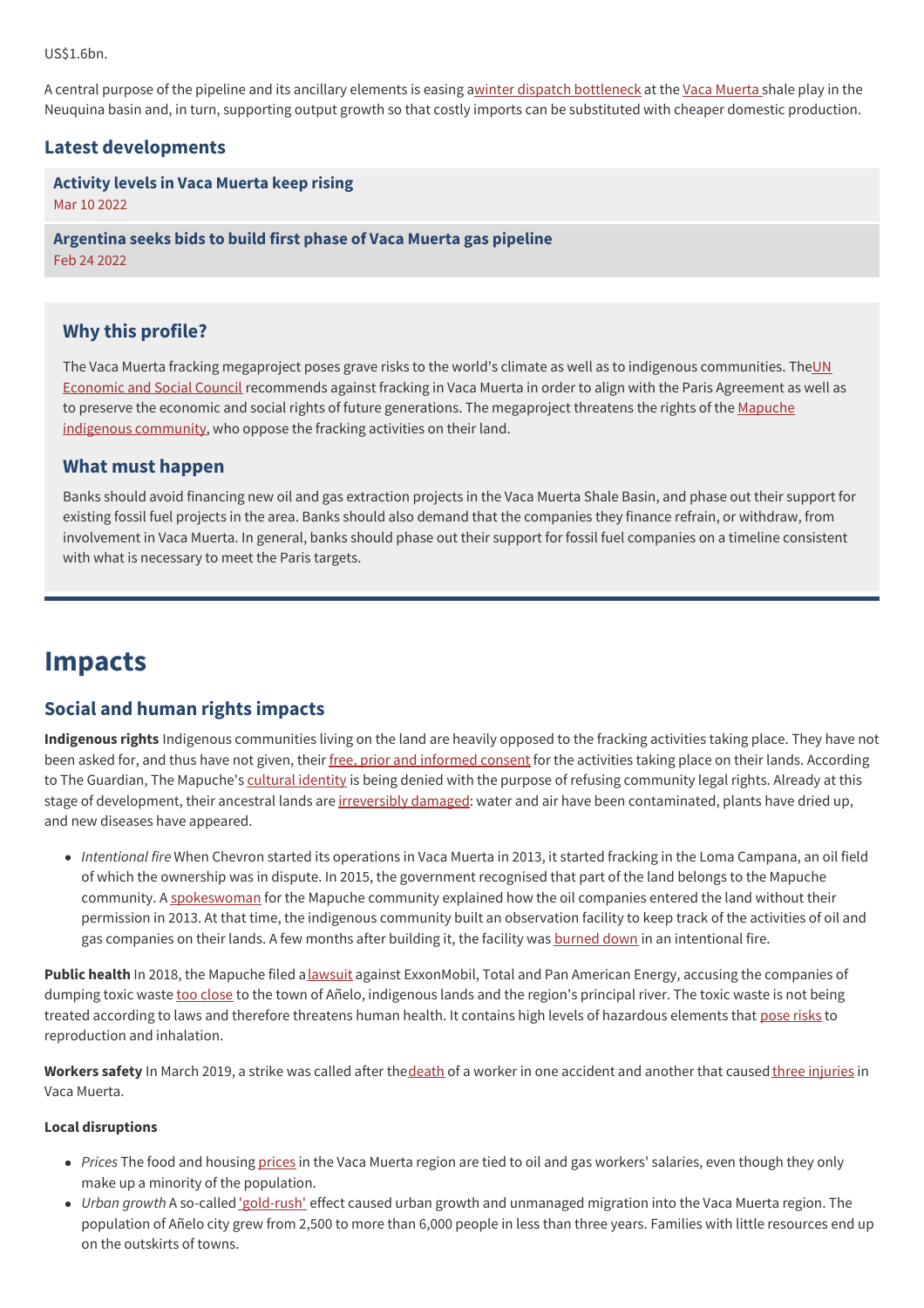• Trafficking Due to unmanaged migration to the region, [trafficking](https://www.boell.de/sites/default/files/megaproject.pdf) of women and drugs has increased. A report found that [67%](https://www.boell.de/sites/default/files/megaproject.pdf) of the women being trafficked are found in oil towns.

#### **Local groups working on Vaca Muerta**

- Observatorio Petroleo Sur [\(OPSUR](https://opsur.org.ar/))
- Enlace por la Justicia Energética y Socioambiental [\(EJES](https://ejes.org.ar/))
- Taller [Ecologista](https://tallerecologista.org.ar/)
- Oilwatch [LatinoAmerica](https://www.oilwatch.org/oilwatch-in-latin-america/)
- Fundación Ambiente y Recursos Naturales [\(FARN](https://farn.org.ar/))
- [Periodistas](https://periodistasporelplaneta.com/) por el Planeta
- Asociación Argentina de Abogados Ambientalistas [\(AAdeAA](https://www.facebook.com/Asociaci%25C3%25B3n-Argentina-de-Abogados-Ambientalistas-AAdeAA-151933911572/))
- [EcoLeaks](https://www.ecoleaks.com/)

## **Environmental and climate impacts**

**Climate change** In order to align with the Paris Agreement and avoid climate disaster, oil and gas production needs to be phased out as soon as possible. The carbon emissions from existing oil and gas operations would already push the world [beyond](https://www.boell.de/sites/default/files/megaproject.pdf) 1.5°C warming thereby making it impossible to meet the demands of the Paris Agreement. The Argentinean gas reserves alone could already eat up 11.4% of the world's remaining budget required to keep global temperature rise to below 1.5º. If the Vaca Muerta megaproject would receive the investments and support needed for expansion, the cumulative emissions are expected to [quadruple](http://ggon.org/wp-content/uploads/2019/12/GGON_OilGasClimate_English_Dec2019-1.pdf) by 2050 - exceeding 8 gigatonnes of carbon dioxidein total. In order to make exports viable, extraction operations from Vaca Muerta would need to be doubled in the next five years, which would mean that the reserve is responsible for an export of more than [500,000](https://urgewald.org/sites/default/files/media-files/FiveYearsLostReport.pdf) barrels of oil every day. This extraction would have environmental repercussions in the form of increased carbon dioxide emissions from the reserve and excessive emissions from transporting operations required to move the surplus barrels of oil.

**Pollution** Hydraulic fracturing, or fracking, is the technology being used to develop unconventional hydrocarbon reservoires. Scientific research shows that the employment of fracking [negatively](http://www.boell.de/sites/default/files/megaproject.pdf) impacts public health, water, soil and air. The technique makes use of several dangerous chemicals that are released during the process causing pollution. In the Vaca Muerta Shale Basin, fracking has caused [leaks](https://www.theguardian.com/environment/2019/oct/14/indigenous-mapuche-argentina-fracking-communities) causing both air and water pollution.

**Methane leaks** It was found that methane leaks often occur during operations in Vaca Muerta. This potent greenhouse gas heats the planet 86 times more [intensely](https://www.scientificamerican.com/article/how-bad-of-a-greenhouse-gas-is-methane/) than CO2 over a period of 20 years.

Oil spills Oil spills often occur in Vaca Muerta. Reportedly, an average of[three](https://forensic-architecture.org/investigation/oil-and-gas-pollution-in-vaca-muerta) oil spills per day took place between January 2018 and October 2018. In November 2018, Argentinean authorities suspended the license of the YPF/Schlumberger partnership that was operating at a shale well in the Vaca Muerta. The [suspension](https://platformlondon.org/p-pressreleases/ypf-schlumberger-blowout-spill-bandurria/) followed a major well blow-out that contaminated 85 hectares of land with oil and drilling mud.

# **Governance**

## **Bank policies**

The following bank investment policies apply to this project:

## **[Goldman](https://www.banktrack.org/show/bankprofile/goldman_sachs) Sachs**

**Human Rights [Statement](https://www.banktrack.org/download/goldman_sachs_human_rights_statement)** Aug 3 2011 | Goldman Sachs

**[Environmental](https://www.banktrack.org/download/environmental_policy_framework_3) policy framework** Feb 11 2020 | Goldman Sachs

#### **[Morgan](https://www.banktrack.org/show/bankprofile/morgan_stanley) Stanley**

**Coal and oil & gas policy [statements](https://www.banktrack.org/download/coal_and_oil_gas_policy_statements)** Mar 15 2019 | Morgan Stanley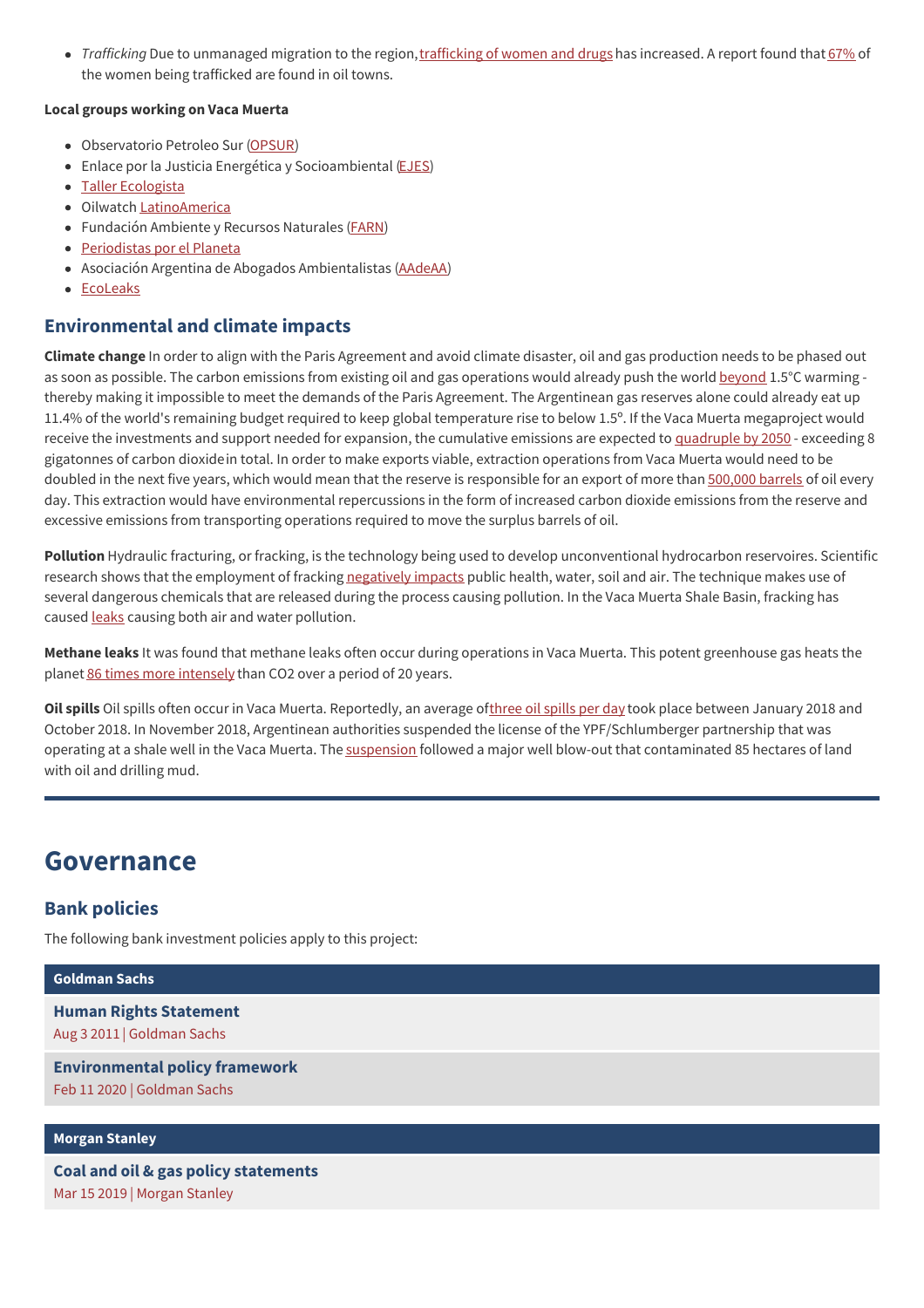#### **[Statement](https://www.banktrack.org/download/statement_on_human_rights_11) on human rights**

Aug 8 2019 | Morgan Stanley

#### **[Environmental](https://www.banktrack.org/download/environmental_and_social_policy_statement_1) and social policy statement**

Dec 31 2020 | Morgan Stanley

### **[ING](https://www.banktrack.org/show/bankprofile/ing)**

### **Stance on human rights**

Date listed [represents](https://www.ing.com/Sustainability/Our-Stance/Human-rights.htm) date as accessed on website Dec 19 2019 | ING

#### **Stance on [extractives](https://www.ing.com/Sustainability/Our-Stance/Extractives-industry.htm) industry**

Date listed represents date as accessed on website Dec 19 2019 | ING

### **Stance on climate**

Date listed [represents](https://www.ing.com/Sustainability/Our-Stance/Climate.htm) date as accessed on website Feb 15 2021 | ING

**[Environmental](https://www.banktrack.org/download/environmental_and_social_risk_framework_3) and social risk framework** Jun 30 2021 | ING

**[Energy](https://www.ing.com/Sustainability/Our-Stance/Energy.htm) policy** Mar 23 2022 | ING

**Oil & gas [industry](https://www.ing.com/Sustainability/Our-Stance/Oil-gas-industry.htm) policy** Mar 23 2022 | ING

#### **[HSBC](https://www.banktrack.org/show/bankprofile/hsbc)**

**[Energy](https://www.banktrack.org/download/energy_policy_4) policy** Apr 23 2020 | HSBC

**Introduction to HSBC's [Sustainability](https://www.banktrack.org/download/introduction_to_hsbc_s_sustainability_risk_policies) Risk Policies** Feb 10 2021 | HSBC

#### **[Citi](https://www.banktrack.org/show/bankprofile/citi)**

**[Statement](https://www.banktrack.org/download/statement_on_human_rights_6) on human rights** Nov 22 2018 | Citi

**[Environmental](https://www.banktrack.org/download/environmental_and_social_policy_framework_11) and Social Policy Framework** Mar 1 2022 | Citi

## **Industrial and [Commercial](https://www.banktrack.org/show/bankprofile/industrial_commercial_bank_of_china) Bank of China (ICBC)**

**Guidelines on [environmental](https://chinadevelopmentbrief.cn/wp-content/uploads/2021/08/Guidelines-for-financial-institutions-environmental-information-disclosure.pdf) information disclosure for financial institutions** Jul 22 2021 | People's Bank of China

**Credit policies for domestic industries: mining, energy, oil & gas, [transportation,](https://www.banktrack.org/download/2021_interim_esg_report_includes_credit_policies_on_mining_energy_oil_gas_transportation_biodiversity_and_agriculture) biodiversity and agriculture** Page 12 of 2021 interim ESG report Sep 17 2021 | ICBC

#### **[Deutsche](https://www.banktrack.org/show/bankprofile/deutsche_bank) Bank**

**[Position](https://www.db.com/newsroom/en/shale-gas.htm) on Shale Gas** Jun 9 2016 | Deutsche Bank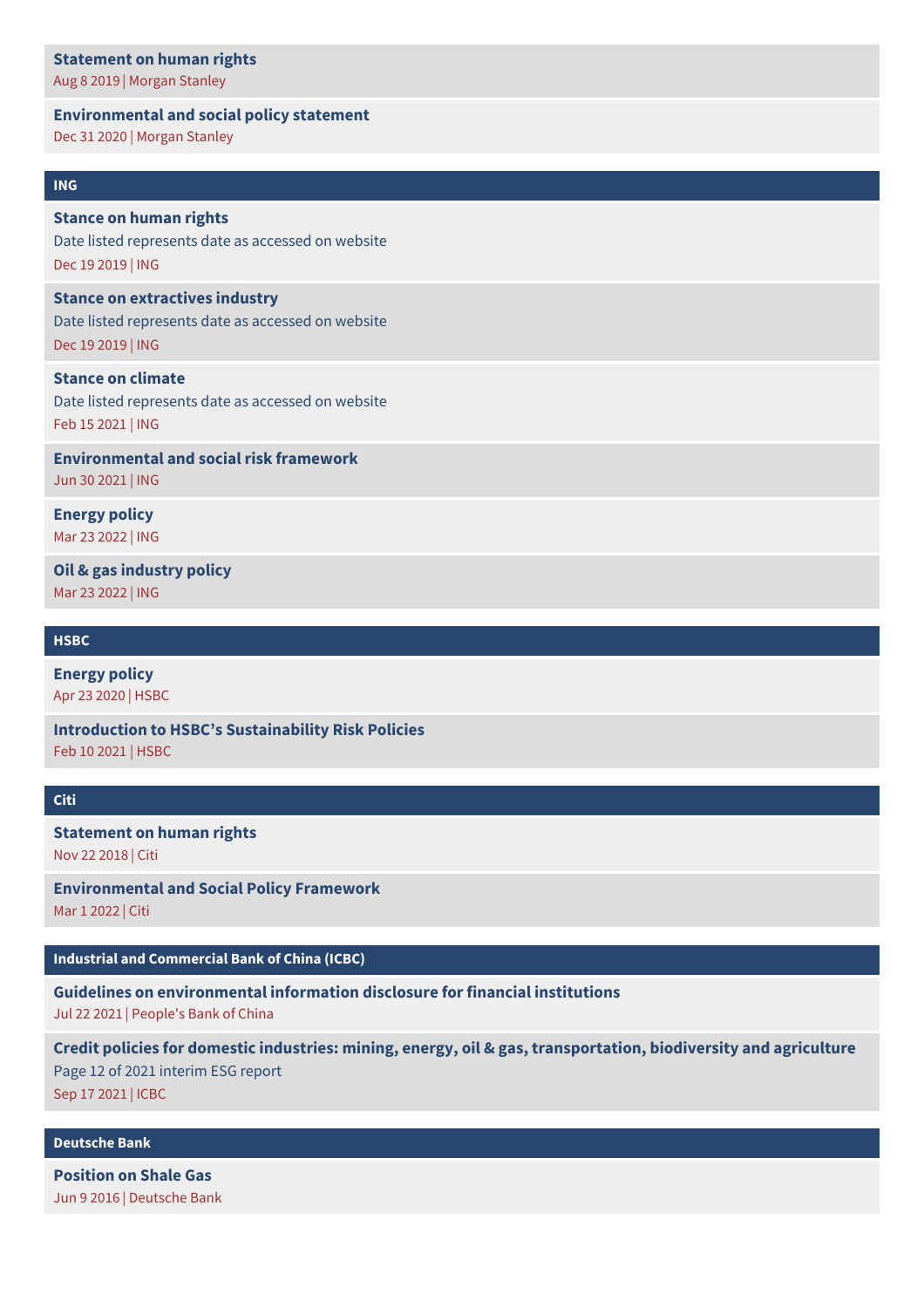## **Human Rights [Statement](https://www.banktrack.org/download/deutsche_bank_human_rights_statement_1_pdf)** Mar 24 2016 | Deutsche Bank

# **[Environmental](https://www.banktrack.org/download/environmental_and_social_policy_framework_july_2020) and Social Policy Framework**

Jul 27 2020 | Deutsche Bank

| <b>Credit Suisse</b>                                                           |
|--------------------------------------------------------------------------------|
| <b>Statement on human rights</b><br>Mar 5 2019   Credit Suisse                 |
| <b>Summary of sector policies and guidelines</b><br>Nov 4 2021   Credit Suisse |
| <b>Sustainable investing policy</b><br>Mar 10 2021   Credit Suisse             |
| <b>Applicable norms and standards</b>                                          |

**The National Law of Hazardous Waste [\(Argentina\)](http://servicios.infoleg.gob.ar/infolegInternet/anexos/0-4999/450/texact.htm)**

**The Paris [Agreement](https://unfccc.int/process-and-meetings/the-paris-agreement/the-paris-agreement)**

# **Brief history**

Due to economic crises, Argentina lost energy self-sufficiency and was forced to[import](https://www.boell.de/sites/default/files/megaproject.pdf) large quantities of LNG and Bolivian gas. In order to solve the country's energy and economic issues, the government set a goal in 2011 to drastically increase the country's oil and gas output. The government [nationalised](https://www.boell.de/sites/default/files/megaproject.pdf) the energy company YPF and put the company in charge of achieving this goal.

YPF and other Argentinean companies had been operating in the Vaca Muerta region for decades already when in 2013, an [agreement](http://www.reuters.com/article/us-argentina-chevron/chevron-argentinas-ypf-sign-1-24-billion-vaca-muerta-shale-deal-idUSBRE96F18X20130717) between YPF and Chevron opened up the area to the global oil and gas industry. Besides Chevron, oil and gas giants such as Shell, Total and ExxonMobil now also started operations in Vaca Muerta. This development caused a significant [increase](https://www.theguardian.com/environment/2019/oct/14/indigenous-mapuche-argentina-fracking-communities) in the number of extraction sites in Vaca Muerta, which also led to several disputes between companies and local communities (see: issues).

The international energy companies operating in the area mostly work in partnerships with YPF. As of March 2019, most projects were still in pilot [phase](https://www.banktrack.org/download/financial_risks_cloud_development_of_argentinas_vaca_muerta_oil_and_gas_reserves/financialrisksclouddevelopmentofvacamuerta_march2019.pdf). This can be attributed to the fact that the government has been unable to meets its promise to subsidise global oil and gas companies. The government will require substantial investments from foreign companies in order to be able to succeed in accelerating development in Vaca Muerta.

The developments in Vaca Muerta have been the target of protests by unions, environmentalists and indigenous groups. In September 2019, the Argentinean Ministry of Security announced that Vaca Muerta will be placed under the jurisdiction of the [military](https://www.reuters.com/article/us-argentina-vacamuerta/argentinas-government-reinforces-security-in-vaca-muerta-shale-oil-zone-idUSKBN1W2016) police.

# **Updates**

# **Activity levels in Vaca Muerta keep rising**

## Mar 10 2022

[Enverus,](https://www.enverus.com/) a global energy data analytics and SaaS technology company, anticipates [activity](https://www.enverus.com/?field_industry_resources_value%255B%255D=Software&field_role_value%255B%255D=Developer&field_industry_resources_value%255B0%255D=Software&field_function_value_selective=Engineering&field_role_value%255B0%255D=Developer&tab=4&UTM_Source=ATARC&order=title&sort=asc&page=28) levels within the Vaca Muerta field to keep climbing. YPF (Yacimientos Petrolíferos Fiscales) planned to spend \$1.5 billion in 2021, PAE (Pan American Energy) is investing ~\$150 million in infrastructure through mid-2023 and Royal Dutch Shell intends to spend \$1 billion to drill 100 wells through 2022.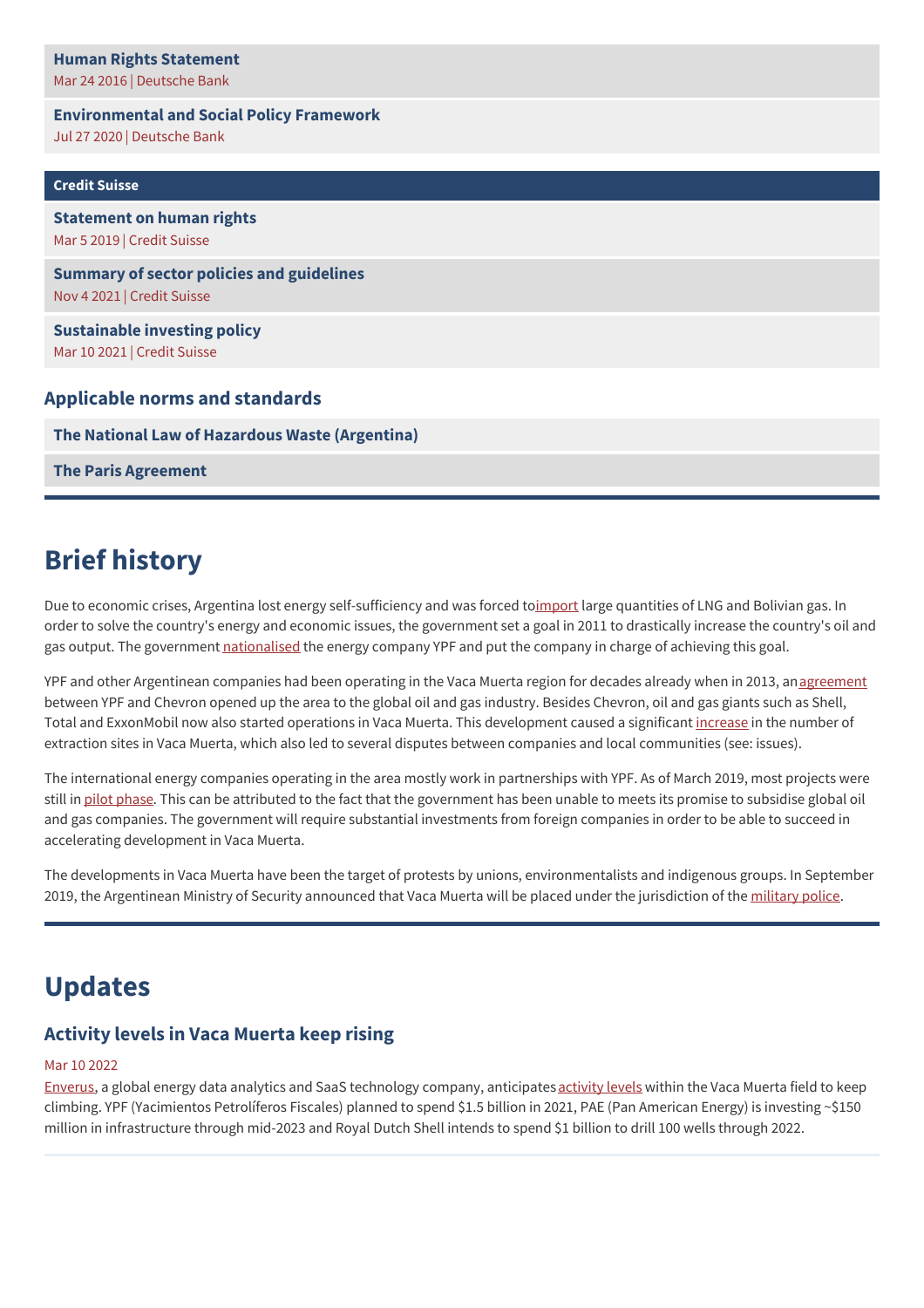## **Argentina seeks bids to build first phase of Vaca Muerta gas pipeline**

#### Feb 24 2022

The Argentinan government has launched tenders to acquire 656km of pipes for the construction of the project's first stage, which is estimated to cost \$1.6bn. The first stage of the construction work is planned to be completed in [approximately](https://www.offshore-technology.com/news/argentina-first-phase-gas-pipeline/) 18 months. It is expected to add 24 million cubic meters more per day of gas into the country's network, by the winter of 2023.

The project will see the construction of a 1,430km-long pipeline from the Vaca Muerta reserves to Uruguiana, Brazil. From there, another 600km-long pipeline is planned to be built to the city of Porto Alegre, to connect to the gas distribution netywork of southern Brazil.

# **ConocoPhillips ceases interests in Vaca Muerta Shale Basin**

#### Sep 20 2021

ConocoPhillips has sold its Argentine interests to Vista Oil & Gas, a local oil producer.

The local oil producer acquired 50% stake in 2 oil [concessions](https://www.ijglobal.com/articles/158332/conocophillips-exits-argentina) in the Vaca Muerta field and 100% of the [capital](https://www.ijglobal.com/articles/158332/conocophillips-exits-argentina) stock in ConocoPhilips Argentina. The concessions – granted by the regional government of Neuquén – expire in 2050.

Miguel [Galuccio](https://www.upstreamonline.com/finance/vista-snaps-up-conocophillips-argentine-acreage/2-1-1071008), chairman and CEO of Vista, said: "This is a unique opportunity to strengthen our position as one of the leading producers in Vaca Muerta. We are not only adding core assets to our existing portfolio, further enhancing our growth potential and shareholder value, but will also contribute our know how in efficient developments, as well as safe and sustainable operations."

# **Sovereign debt: \$45 billion in 23rd agreement between Argentina and IMF**

#### Feb 26 2021

The [International](https://www.euromoney.com/article/286juz82jgokmigi5xgqo/capital-markets/financial-stability-enabling-argentina) Monetary Fund approved a new loan program for Argentina, gaining the country more time to pay the \$45 billion it owes. The [agreement](https://www.spglobal.com/commodityinsights/en/market-insights/blogs/oil/041222-fft-vaca-muerta-argentina-oil-gas-production) includes a serieus of fiscal and monetary targets that should help stabilize the economy and widen access to international financing.

The deal must be [approved](https://www.euromoney.com/article/b12kjv5m3m24dl/argentina-its-not-just-about-the-politics-stupid) by Congress, but, if ratified, debt repayments will begin again and full repayment is scheduled for 2034.

Argentina plans to develop Vaca Muerta as one of the pillars of the administration's energy policy, reducing the need to import gas. But to generate both gas flow and cash flows from Vaca Muerta would require a lot of investment. the area is remote and, while existing infrastructure is suitable for some expansion in oil production, it is not suitable for the area's real asset: natural gas.

## **Redeployment of rigs underway at Vaca Muerta**

#### Sep 2 2020

YPF planned the [redeployment](https://www.spglobal.com/platts/en/market-insights/latest-news/oil/090220-argentinas-ypf-to-redeploy-rigs-in-vaca-muerta-on-export-potential-governor) of 46 oil rigs at the basin from October 2020 to February 2021. This is being done to revive the oil and natural gas output after seeing a plunge in production due to the COVID-19 pandemic.

## **Fracking activity resumes in Vaca Muerta**

#### Sep 2 2020

A decline was seen in fracking activities in the basin due to the COVID-19 pandemic, but things have been picking up since August 2020. The number of frack stages rose from 44 in July to 98 in August, with the number [constantly](https://www.spglobal.com/platts/en/market-insights/latest-news/oil/090220-argentinas-ypf-to-redeploy-rigs-in-vaca-muerta-on-export-potential-governor) increasing every month. This development is led by Shell and Vista Oil & Gas.

# **Financiers**

Banks finance the operations in Vaca Muerta in different ways. Banks mostly finance the companies that are active within the region, either through corporate lending or through equity investments. Some banks have also provided finance to companies for specific projects in Vaca Muerta. See below for more details.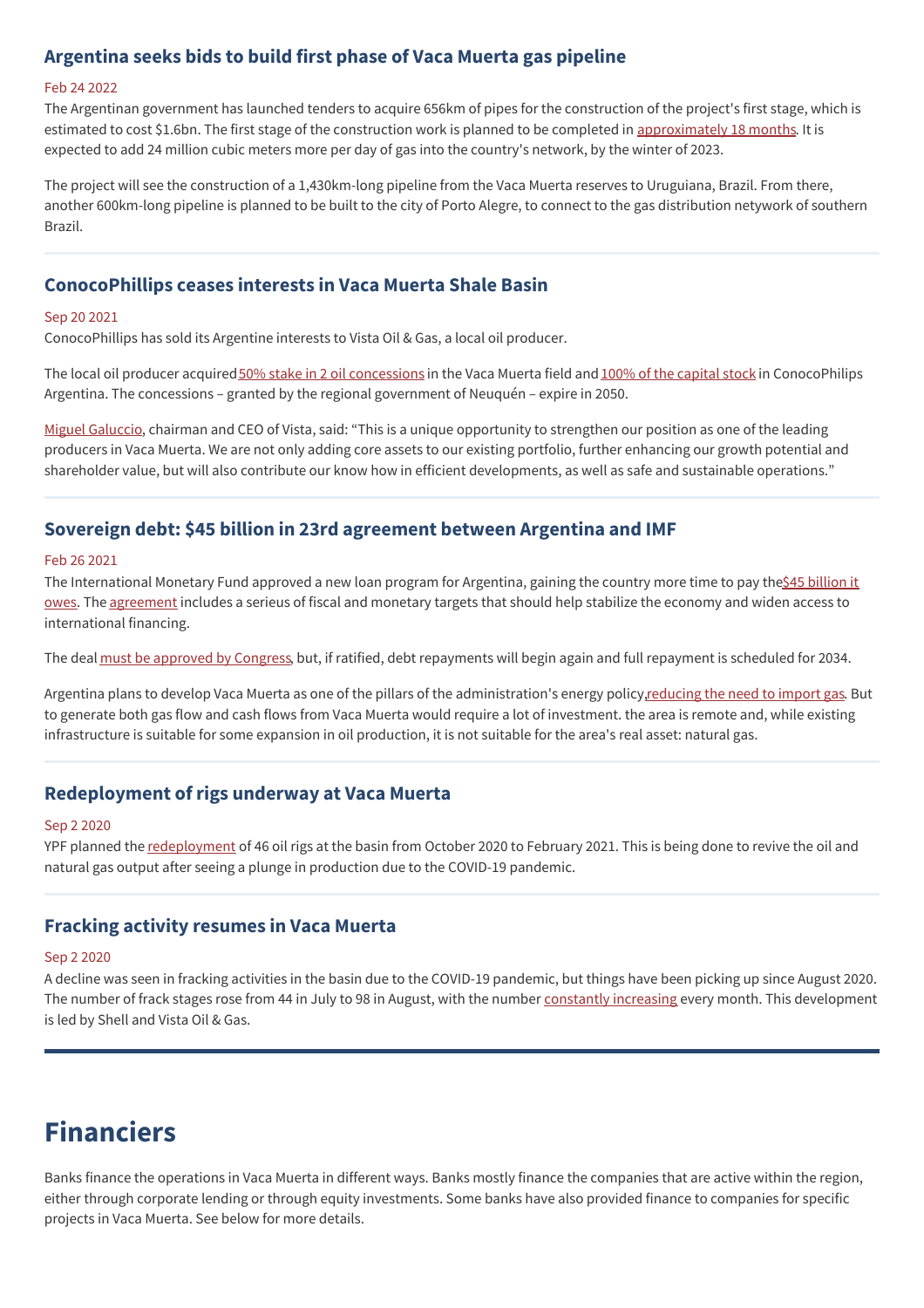# **Banks**

| <b>Citi</b> United States profile                                                                                                                                                                            | Details $\blacktriangledown$ |
|--------------------------------------------------------------------------------------------------------------------------------------------------------------------------------------------------------------|------------------------------|
| Debt - corporate loan<br>Citi has financed YPF and Pampa Energía via corporate debt<br>source: Vaca Muerta Megaproject (2017)<br><u>link</u>                                                                 |                              |
| Debt - corporate loan<br>USD 300 million<br>Citi co-financed a USD 300 million credit line for Vista Oil & Gas for its 400-well drilling programme in Vaca Muerta<br>source: Financial Times (2018)<br>link  |                              |
| <b>Credit Suisse Group</b> Switzerland profile                                                                                                                                                               | Details V                    |
| Debt - corporate loan<br>USD 300 million<br>Credit Suisse co-financed a USD 300 million credit line for Vista Oil & Gas for its 400-well drilling programme<br>source: Financial Times (2018)<br><u>link</u> |                              |
| <b>Deutsche Bank</b> Germany profile                                                                                                                                                                         | Details $\nabla$             |
| Debt - corporate loan<br>Deutsche Bank has financed YPF and Pampa Energía via corporate debt<br>source: Vaca Muerta megaproject (2017)<br>link                                                               |                              |
| <b>Goldman Sachs United States profile</b>                                                                                                                                                                   | Details $\blacktriangledown$ |
| Equity - share owner/manager<br>Current shareholder of YPF<br>source: Vaca Muerta Megaproject (dated 2017)<br>link                                                                                           |                              |
| <b>HSBC</b> United Kingdom profile                                                                                                                                                                           | Details $\blacktriangledown$ |
| Equity - share owner/manager<br>Current shareholder of YPF<br>source: CNN Business<br>link                                                                                                                   |                              |
| <b>ING</b> Netherlands profile                                                                                                                                                                               | Details $\nabla$             |
| Equity - share owner/manager<br>Current shareholder of YPF<br>source: CNN Business<br><u>link</u>                                                                                                            |                              |
| <b>Industrial and Commercial Bank of China (ICBC)</b> China profile                                                                                                                                          | Details $\nabla$             |
| Debt - corporate loan<br>ICBC has financed YPF and Pampa Energía via corporate debt<br>source: Vaca Muerta Megaproject (2017)<br><u>link</u>                                                                 |                              |
| Morgan Stanley United States profile                                                                                                                                                                         | Details $\nabla$             |